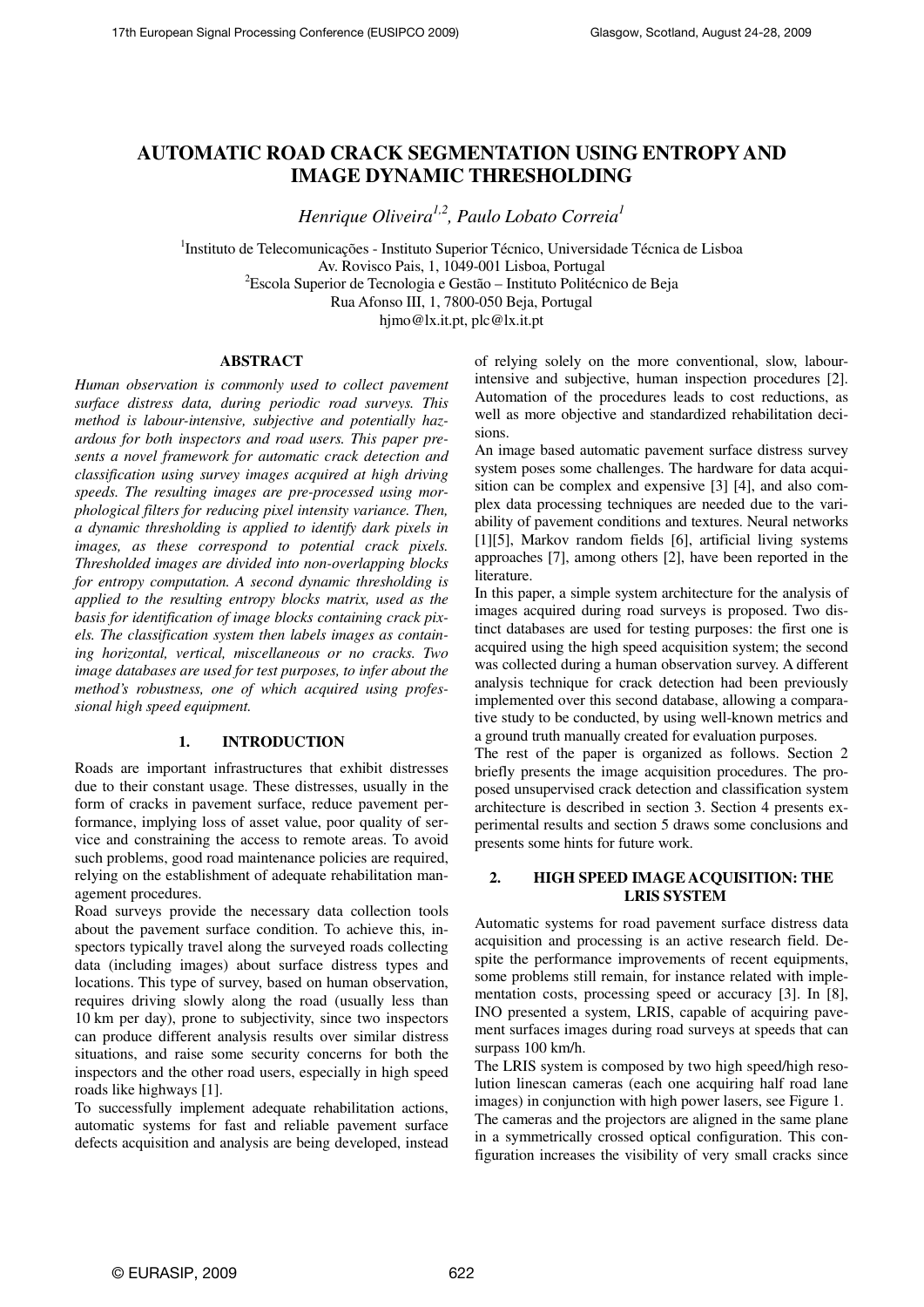the incident illumination angle of the laser causes the projection of shadows in crack areas.



Figure 1: Schematics of LRIS system [8].

A very good contrast is provided between crack's and no crack's areas and, due to the high power lasers, the system can operate in full daylight, being immune to variations in outside lighting conditions and to shadows cast by road side objects, viaducts and the inspection vehicle itself [8]. Two samples of the LRIS image database (DB1), acquired during a road survey while driving at 70km/h, are shown in Figure 2. The images acquired by each sensor have a dimension of 4096×2048 pixels.

As an alternative, human observation is commonly used to gather information about pavement surface distresses, during road surveys made by inspectors. Usually, digital photos of defects are also taken during such surveys. Two samples of the human observation image database (DB2) considered in the scope of this paper, are shown in Figure 3. These images were captured along Portuguese roads, using a digital camera with its optical axis perpendicular to the road pavement surface and have a dimension of 2048×1536 pixels.

The images of both databases are processed in grayscale.



The left sensor image reveals a relevant longitudinal crack (left), while the right sensor image reveals the absence of defects (right).



Figure 3: Two sample original images from the database acquired during a human observation survey (DB2).

# **3. SYSTEM ARCHITECTURE**

In this paper, a simple unsupervised system for the automatic detection of cracks in images acquired during road surveys, and their classification into a predefined set of crack classes (defined according to the Portuguese Distress Catalogue [9]) is proposed, following the system architecture show in Figure 4. For each database (DB1 and DB2), different pre-processing strategies are adopted as explained in the next section. The remaining modules use the same strategy for both image databases.



Figure 4: System architecture for crack detection and classification.

#### **3.1 Pre-processing**

Due to the different characteristics of DB1 and DB2 images, the pre-processing operations required in each case, to achieve the best possible crack detection results, are also different.

Analysing DB1, the image histograms are bimodal when containing road pavement cracks (crack pixels appear darker than non crack pixels when using INO hardware [8]), presenting one large mode at the middle and a smaller one near the origin, as cracks correspond to darker image areas – see the left histogram of Figure 5. This reveals that a threshold, can be used to separate the two modes (at approximately  $Th<sub>1</sub>$ ), segmenting the image into crack pixels and non crack pixels.



Figure 5: Histograms of the images show in Figure 2.

For images without the presence of crack pixels, the histogram shows a single mode, which can be modelled by a Rayleigh probability density function (*pdf*) – see the right side of Figure 5.

DB1 images present a high variance in pixel intensities, as can be observed in the plot shown in the left part of Figure 6, for row 945 of the left image of Figure 2. Nevertheless, this plots shows that a threshold could be used to segment almost all crack pixels. DB2 images present a lower pixel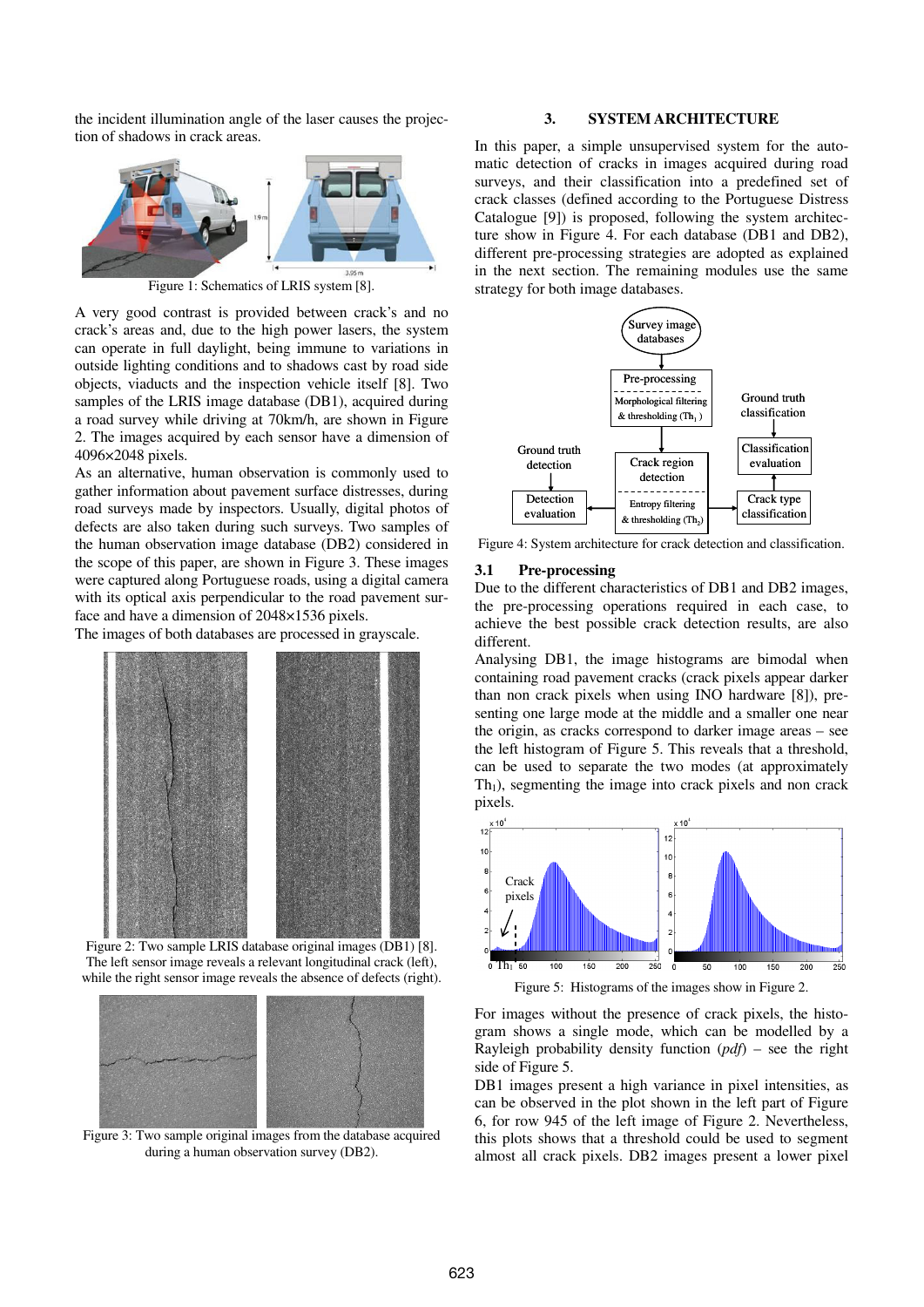intensity variance, as can be observed in the right plot of Figure 6. Again, a threshold can be used for image segmentation into crack pixels and non crack pixels, even if in this case the threshold value needs to be higher than the one used for DB1.



Figure 6: Pixel intensities for row 945 of Figure 2 left image (left) and for column 740 of Figure 3 left image (right).

Additionally, DB2 images present a non-uniform illumination (in opposition to what was observed for DB1), due to the digital camera falloff effect. To correct this, the preprocessing strategy described in [10] is applied to DB2 images. Images are divided into non-overlapping blocks of dimension  $75 \times 75$  pixels, being normalized based on the block's average pixel intensities, without losing information about crack pixels. The effect of this normalization procedure is illustrated in Figure 7, where image blocks are adjusted to the same mean intensity value, except for those blocks possibly containing crack pixels.



Figure 7: DB2 normalization procedure, reducing non-uniform background illumination effects. The contrast to blocks potentially containing crack pixels is enhanced.

After normalization of DB2 images, a common preprocessing stage for all images (of DB1 and DB2) is applied, to reduce the intensity variance observed in Figure 6:

$$
Im g \circ se = (Im g \ominus se) \oplus se. \tag{1}
$$

where the symbol  $\circ$  represents the morphological opening operation,  $\Theta$  denotes the morphological erosion while  $\Theta$ stands for the morphological dilation. *se* represents a diskshaped structuring element with a radius of 5 pixels [11], empirically chosen as it provides good experimental results.



Figure 8: Pixel intensities corresponding to the case shown in Figure 6, after morphological opening operation.

Morphological opening results, show that the variance of pixel intensities is lower when compared with the original ones (Figure 6), as show in Figure 8. After applying morphological filtering to reduce pixel intensities variance, the threshold value  $(Th<sub>1</sub>)$  needs to be computed.

Since DB1 and DB2 images usually present different mean pixel intensities, a further normalization step is applied. The aim is to change pixel intensities in each image, so that its average becomes equal to a predefined mean reference intensity value. From the research previously conducted by the authors, a gray level value of 125 seems to be a good average reference intensity value, being adopted here (this gray level value represents the average of pixel intensities computed using both image databases).

A dynamic threshold value,  $Th_1$ , unique for each image, is then computed according to the expression:

$$
Th_1 = Th(Or) - 0.5 \times std(\text{Img})
$$
 (2)

where  $Th(Of)$  is the threshold value computed according to a modified Otsu method [12], using only the intensity levels lower than the mean intensity level for each image. This provides increased immunity to noise. *std(*Img*)* is the standard deviation of all image pixel intensities. The output of the thresholding operation assigns label '0' to pixels whose value is above the threshold  $Th_1$ , and '1' to potential crack pixels, those with intensity below  $\text{Th}_1$ .

#### **3.2 Crack Detection**

Each binary image obtained after applying the threshold  $Th<sub>1</sub>$ (for both database images), is divided into non-overlapping blocks of dimension  $75 \times 75$  pixels. This dimension, empirically chosen, provides a good compromise between complexity and accuracy.

For each binary image block, its entropy *Ebinblock* [11] is computed according to the expression

$$
E_{\text{binblock}} = |f_0 \times \log_2(f_0) + f_1 \times \log_2(f_1)|, \quad (3)
$$

where  $f_0$  and  $f_1$  are respectively the frequency of pixels labelled with '0' and '1'. The variation of the entropy function in terms of the number of block pixels labelled '1', is represented by the plot shown in Figure 9, for a generic binary image block of dimension  $75 \times 75$  pixels. This plot was obtained considering the presence of a square of size *dimen* $sion \times dimension$  inside the block, to illustrate the entropy evolution. This square side *dimension* is represented in the horizontal axis of the plot.



Figure 9: Entropy function, for a generic binary image block of dimension  $75 \times 75$  pixels. The horizontal axis represents the side dimension of a square of ones completely inside the block.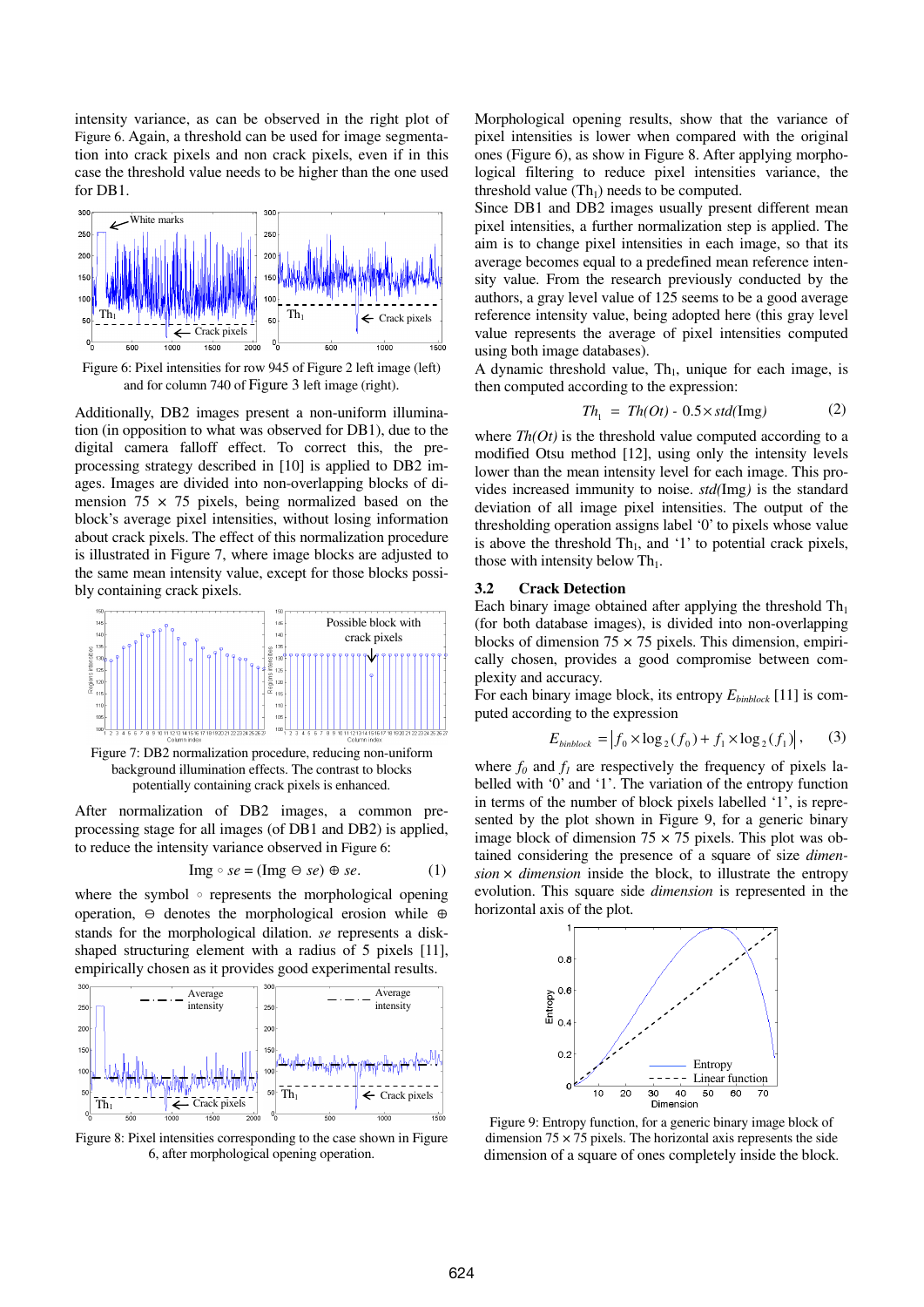As can be observed, entropy provides a fast measurement of crack pixels presence in an image block, being invariant to the position of crack pixels inside the block. Additionally, the presence of only a few cracks pixels in the block is made more evident than if a linear function would be used. The entropy is maximized when half the block pixels are cracks (i.e., when *dimension* takes value 53).

In order to classify image blocks as containing crack pixels or not, another thresholding operation  $(Th<sub>2</sub>)$  is applied, now to the entropy blocks matrix:

$$
Th_2 = 0.5 \times Th(Ot)_{\text{binblock}}, \tag{4}
$$

where *Th(Ot)binblock* is a threshold computed using a modified Otsu method  $[12]$ , as done for Th<sub>1</sub>. Histograms of entropy blocks matrix computed for the left images show in Figure 2 and Figure 3 are show in Figure 10.



Figure 10: Histograms for the entropy blocks matrix computed for the left side images of Figure 2 and Figure 3. The computed  $Th<sub>2</sub>$ values are marked in both histograms.

After block entropy thresholding, the resulting isolated blocks labelled with '1' are removed. These blocks typically correspond to noise due, e.g., to oil stains in the pavement.

# **3.3 Crack Type Classification**

After detection of regions with crack pixels, they can be classified into types. The crack types considered here follow the specifications of the Portuguese Distress Catalogue [9]: longitudinal (L), transversal (T) or miscellaneous (M). Crack type classification uses a classification system exploiting another 2D feature space according to the technique developed in [13]. A classification is assigned to each connected crack region identified during the detection phase.

The 2D feature space used is show in Figure 11. Crack classification uses the standard deviation of the column (feature one) and row (feature two) coordinates, of the detected crack regions, i.e., image regions labelled with '1' in the detection results matrix.



Figure 11: 2D feature space used for crack classification. T1 represents the crack shown in Figure 2, being classified as transversal.

Crack classification is performed by computing two distances:  $d_L$  and  $d_A$ , for each connected crack region, which is represented by a point in the 2D feature space.

A probability of a crack belonging to longitudinal or transversal classes is computed, according to:

$$
P(y_i = c_{cr} \mid x_i) = 1 - \frac{d_{Ai}}{d_{Ai} + d_{Li}},
$$
 (5)

and the probability of a crack belonging to the miscellaneous class is computed according to:

$$
P(y_i = c_M \mid x_i) = 1 - \frac{d_{Li}}{d_{Ai} + d_{Li}},
$$
 (6)

where  $cr$  is one of the class indexes T or L,  $d_{Ai}$  is the distance from point i to the nearest axis,  $d_{Li}$  is the distance from point i to the bisectrix and  $x_i$  is the observation i. The decision for a given crack type is made when the corresponding probability is greater than 0.5.

# **4. EXPERIMENTAL RESULTS**

The proposed system for automatic crack detection and classification is evaluated using DB1 and DB2. For each test image the corresponding ground truth was manually obtained. The test subsets are composed by 20 and 56 grayscale images for DB1 and DB2, respectively.

For the pre-processing module, a disk-shape structuring element with a radius of 5 pixels was used for all DB1 and DB2 images. The left images of Figure 12 show segmentation results obtained for the left images of Figure 2 and Figure 3. The right images of Figure 12 represent the corresponding, manually obtained, ground truth results.

The ground truth information is used to evaluate the system performance (see Table 1), by computing a global error-rate (classification error for the detection of regions with and without crack pixels), a crack error-rate (1 minus the Recall value), Precision (*pr*), Recall (*re*) and a Performance Criterion (PC) metric, reflecting the overall classifier performance:

$$
pr = \frac{\text{Number of regions correctly classified as cracks}}{\text{Total number of crack regions detected}}.\tag{7}
$$

$$
re = \frac{\text{Number of regions correctly classified as cracks}}{\text{Total number of crack regions (ground truth)}}.
$$
 (8)

$$
PC = \frac{2 \times pr \times re}{pr + re}.
$$
 (9)

For comparison purposes, the two bottom lines of Table 1 show the results of processing both image databases using the crack detection methodology described in [10], where a pattern recognition system based on a Gaussian quadratic classifier was considered. DB1\* values were computed in the scope of this work, but using the methodology of [10], while DB2\* results are the ones reported in Table 1 of [10].

The evaluation results of Table 1 show that the proposed methodology achieves better Precision results than the technique reported in [10] for both image databases (84.0% against 59.3% for DB1 and 95.1% against 92.5% for DB2). Also the overall system perform (PC) is better, using the proposed methodology, for both image databases (89% and 95% against 60.5% and 94.7% for DB1 and DB2, respectively). In terms of Recall (viewed as the most important metric for